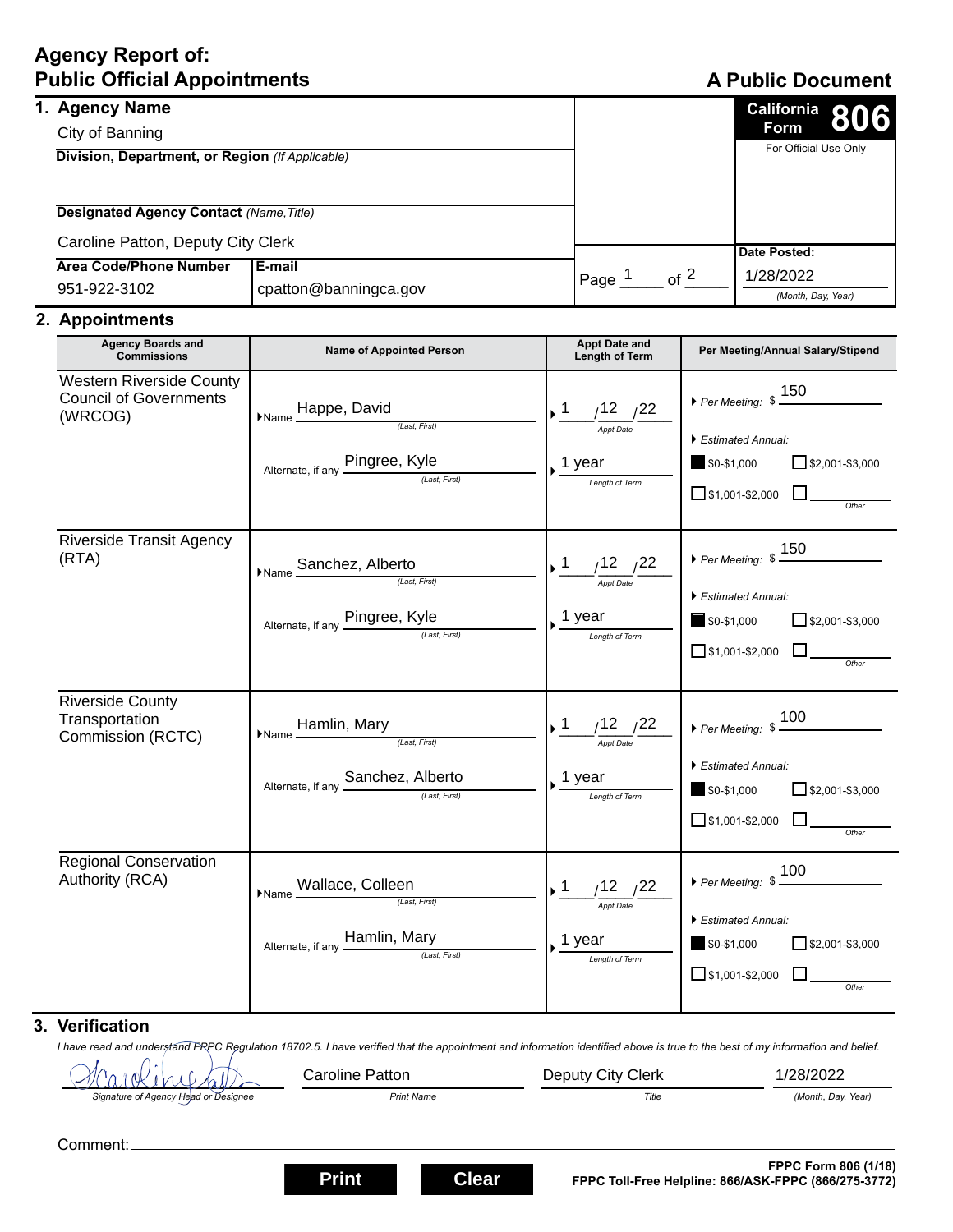## **Agency Report of: Public Official Appointments**



#### **Background**

This form is used to report additional compensation that officials receive when appointing themselves to positions on committees, boards, or commissions of another public agency or to a committee or position of the agency of which the public official is a member.

This form is required pursuant to FPPC Regulation 18702.5. Each agency must post on its website a single Form 806 which lists all the paid appointed positions to which an official will vote to appoint themselves. When there is a change in compensation or a new appointment, the Form 806 is updated to reflect the change. The form must be updated promptly as changes occur.

#### **Instructions**

This form must be posted prior to a vote (or consent item) to appoint a governing board member if the appointee will participate in the decision and the appointment results in additional compensation to the appointee.

FPPC Regulation 18702.5 provides that as long as the public is informed prior to a vote, an official may vote to hold another position even when the vote results in additional compensation.

#### **Part 1. Agency Identification**

Identify the agency name and information on who should be contacted for information.

#### **Part 2. Appointments**

Identify the name of the other agency, board or commission. List the name of the official, and an alternate, if any.

List the appointment date and the length of term the agency official will serve. Disclose the stipend provided per meeting and the estimated annual payment. The annual salary is an estimate as it will likely vary depending upon the number of meetings. It is not necessary to revise the estimate at the end of the calendar year.

#### **Part 3. Verification**

The agency head or his/her designee must sign the verification.

#### **Frequently Asked Questions (FAQs)**

1. When does an agency need to complete the Form 806?

A Form 806 is required when an agency's board members vote to appoint a board member to serve on another governmental agency or position of the agency of which the official is a member and will receive additional compensation.

2. The city council votes to serve as the city's housing authority, a separate entity. Will the Form 806 be required?

If the council members receive additional compensation for serving on the housing authority, the Form 806 is required.

3. Are appointments made by a governing board to appoint one of its members to serve as an officer of that board for additional pay (e.g., mayor) required to be disclosed on Form 806?

No. FPPC Regulation 18702.5(b)(6) exempts from this requirement decisions to fill a position on the body of which the official is a member (such as a councilmember being appointed as mayor) despite an increase in compensation.

4. In determining the income, must the agency include mileage reimbursements, travel payments, health benefits, and other compensation?

No. FPPC Regulation 18702.5 requires only the amount of the stipend or salary to be reported.

5. Which agency must post the Form 806?

The agency that is voting to appoint a public official must post the Form 806 on its website. The agency that the official will serve as a member is not required to post the Form 806. The form is not sent to the FPPC.

6. When must the Form 806 be updated?

The Form 806 should be amended promptly upon any of the following circumstances: (1) the number of scheduled meetings is changed, (2) there is a change in the compensation paid to the members, (3) there is a change in membership on the board or commission, or (4) there is a new appointment to a new agency.

7. If officials choose to recuse themselves from the decision and leave the room when a vote is taken to make an appointment, must the Form 806 be completed?

No. The Form 806 is only required to identify those officials that will vote on an appointment in which the official will also receive additional compensation.

#### **Privacy Information Notice**

Information requested by the FPPC is used to administer and enforce the Political Reform Act. Failure to provide information may be a violation subject to penalties. All reports are public records available for inspection and reproduction. Direct questions to FPPC's General Counsel, Fair Political Practices Commission, 1102 Q Street, Suite 3000, Sacramento, CA 95811.